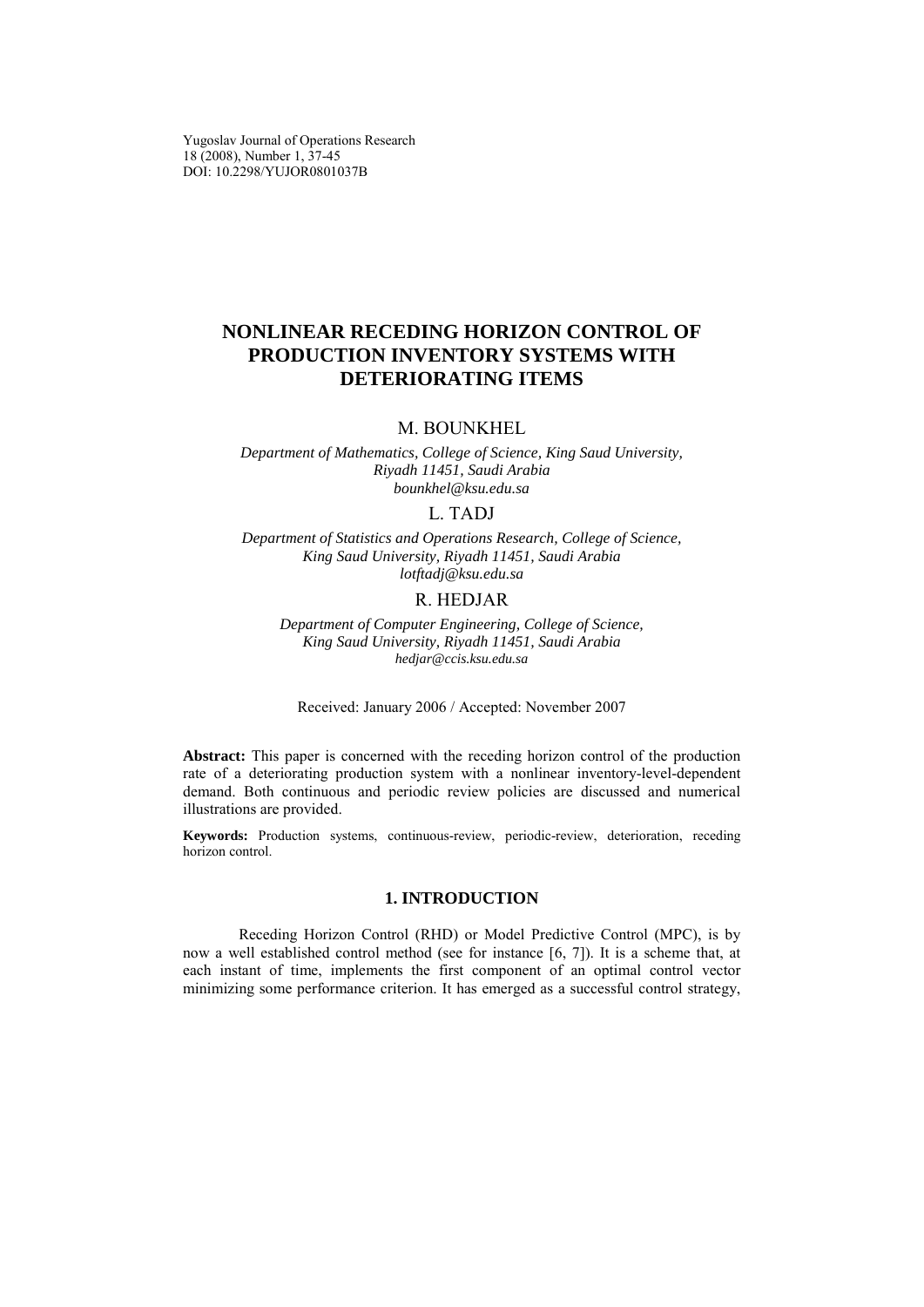especially Linear Model Predictive Control (LMPC), i.e., predictive control for linear systems, which is widely used both in academic and industrial fields.

Motivated by the success of LMPC, Nonlinear Model Predictive Control (NMPC) has gained significant interest over the past decade. Various NMPC strategies that lead to stability of the closed-loop have been developed in recent years and key questions such as the efficient solution of the occurring open-loop control problem have been extensively studied.

Recently, Hedjar et al. [3] investigated the predictive control of a linear periodic-review production inventory system with deteriorating items. In this paper, we generalize their model to the case of a nonlinear system. We consider here not only the periodic-review but continuous-review policy as well. The nonlinearity of the system is obtained by assuming that the demand rate depends on the stock on hand. Researchers as Levin et al. [5] and Silver and Peterson [9] have observed that the presence of more quantities of the same product tends to attract more customers. In other words, the consumption rate may be influenced by the stock levels. This phenomenon is termed as a stock-dependent consumption rate. The optimization of production systems with stockdependent demand rate is widely available [2, 10], but literature on the optimal control of such systems is rather sparse [1].

The next section is concerned with the formulation of the models (continuous and periodic) and the derivation of the optimal solutions. For the continuous model we use an approximation approach to transform the given problem into an unconstrained quadratic minimization problem in terms of the control variable only. Similarly, the periodic model is also reformulated into an unconstrained nonlinear (not necessarily quadratic) minimization problem. Some illustrative numerical examples are presented in each case. The last section concludes the paper.

#### **2. MODELS FORMULATION AND ANALYSIS**

Given a planning horizon of length  $H > 0$ , we consider a manufacturing firm producing a single item at rate *P*. The inventory level is denoted by *I* and the demand rate, function of the stock on hand, is denoted by  $D(I)$ . We assume that the stocked items deteriorate at rate  $\mu > 0$ .

#### **2.1. Continuous-Review Model**

In the continuous-review model, the dynamics of the inventory level are governed by the following state equation

$$
\frac{d}{dt}I(t) = P(t) - D(I(t)) - \theta I(t), \quad \forall t \in [0, H].
$$
\n(2.1)

As in [8], we assume that the firm has set an inventory goal level  $\hat{I}$  and a production goal rate  $\hat{P}$  and penalties are incurred for deviating from these goals. Given an instant of time *t* in [0*;H*] and given a prediction horizon of length  $T > 0$  ( $T < H$ ), then the objective is to determine the production rate that minimizes the performance index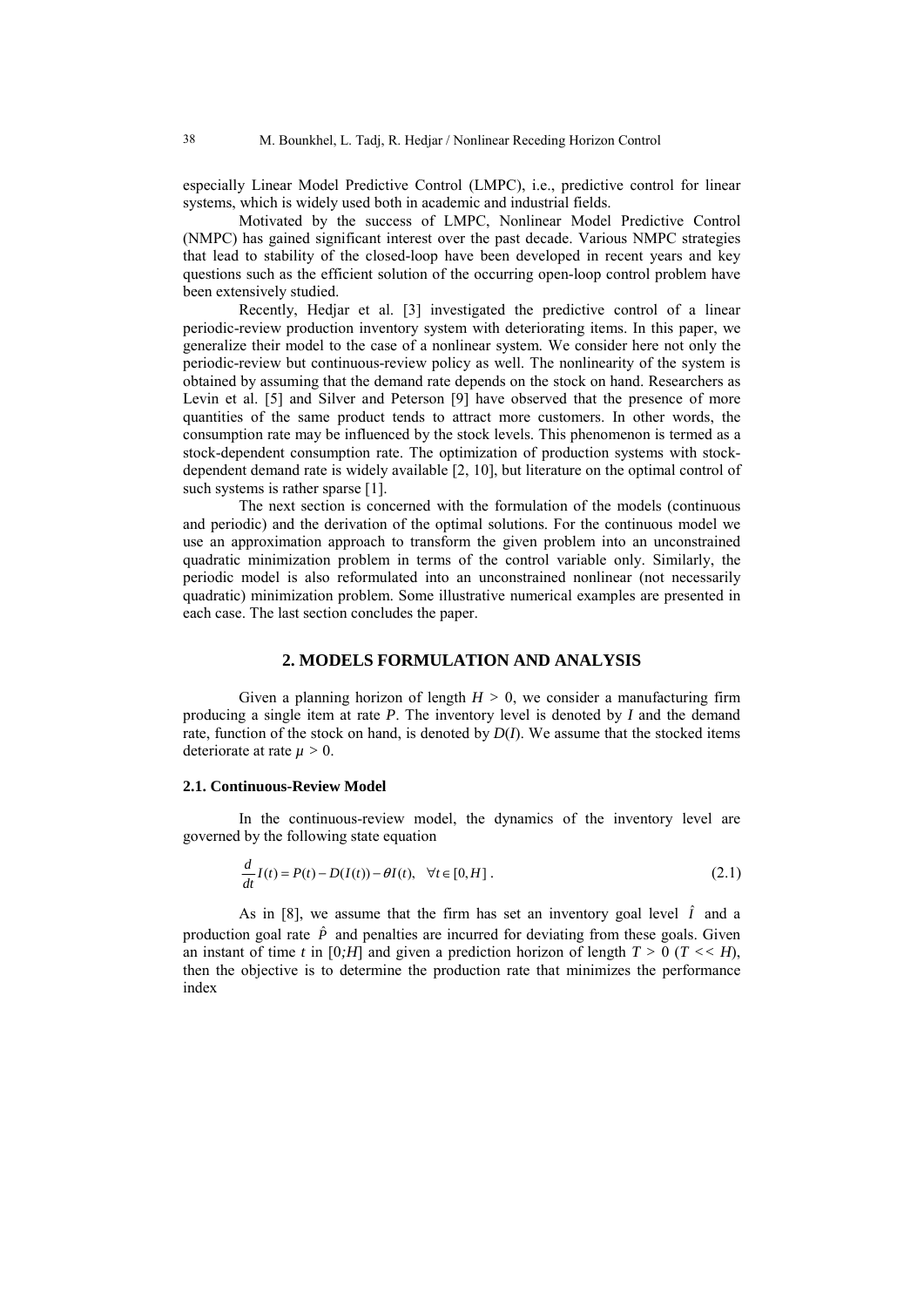M. Bounkhel, L. Tadj, R. Hedjar / Nonlinear Receding Horizon Control 39

$$
J = J(I, P) = \frac{1}{2} p \Delta I^2(t+T) + \frac{1}{2} \int_{t}^{t+T} [q \Delta I^2(\tau) + r \Delta P^2(\tau)] d\tau ,
$$
 (2.2)

subject to (2.1). Here *p*, *q* and *r* are positive costs and the shift operator  $\Delta$  is such that

 $\Delta I(t) = I(t) - \hat{I}$  and  $\Delta P(t) = P(t) - \hat{P}$ ,  $\forall t \in [0, T]$ .

We adopt the widely used quadratic objective function of Holt, Modigliani, Muth, and Simon (HMMS) [4]. The interpretation of this objective function is that penalties are incurred when the inventory level and production rate deviate from their respective goals.

Note that in order to have  $\Delta P \rightarrow 0$ , one has to choose the desired production  $\hat{P} = D(\hat{I}) + \theta \hat{I}$ . Let  $F(t) = q\Delta I^2(t) + r\Delta P^2(t)$ . The interval  $[t; t + T]$  is divided into 2*m* subintervals of equal width  $h = T/2m$ . Using the composite Simpson's rule for  $2m$ intervals, the objective function can be approximated as

$$
J \approx \frac{1}{2} p \Delta I^2(t+T) + \frac{h}{3} \bigg[ F(t) + 2 \sum_{i=1}^{m-1} F(t+2ih) + 4 \sum_{i=1}^m F(t+(2i-1)h) + F(t+2mh) \bigg]. \tag{2.3}
$$

By the first-order Taylor approximation, we have for  $i = 1, \ldots, 2m$ .

$$
\Delta I(t+ih) = \Delta I(t) + ih \frac{d}{dt} I(t) + ihO(ih)
$$
  
=  $(1 - ih\theta)\Delta I(t) + ih[D(\hat{I}) - D(I(t))] + ih\Delta P(t) + ihO(ih),$ 

where  $O(h) \rightarrow 0$  0 as  $h \rightarrow 0$ . Hence, the objective function can be further approximated as

$$
J \approx \frac{h}{3} \Big[ M \left( I(t), h \right) + U(t)^T \mathbf{R} U(t) + G(t)^T U(t) \Big], \tag{2.4}
$$

where

$$
U(t) = [\Delta P(t), \Delta P(t+h), ..., \Delta P(t + (2m-1)h)]^{T}
$$
  

$$
\mathbf{R} = \text{diag}(\gamma, 4r, 2r, 4r, 2r, ..., 4r, 2r, 4r) \text{ with } \gamma = r + \frac{\mu}{2}
$$
  

$$
G(t) = [\lambda \Delta I(t) + \mu(D(\hat{I}) - D(I(t))), 0, ..., 0]^{T},
$$

with

$$
\mu = 8hm^2(3p + 2hqm), \quad \lambda = 12m(p + qhm) - \mu\theta,
$$

and where  $M(I(t), h)$  is independent of  $U(t)$ . It is easy to see that the minimum of *J* is reached at

$$
U(t) = -\frac{1}{2} \mathbf{R}^{-1} G(t), \text{ whenever } r > 0.
$$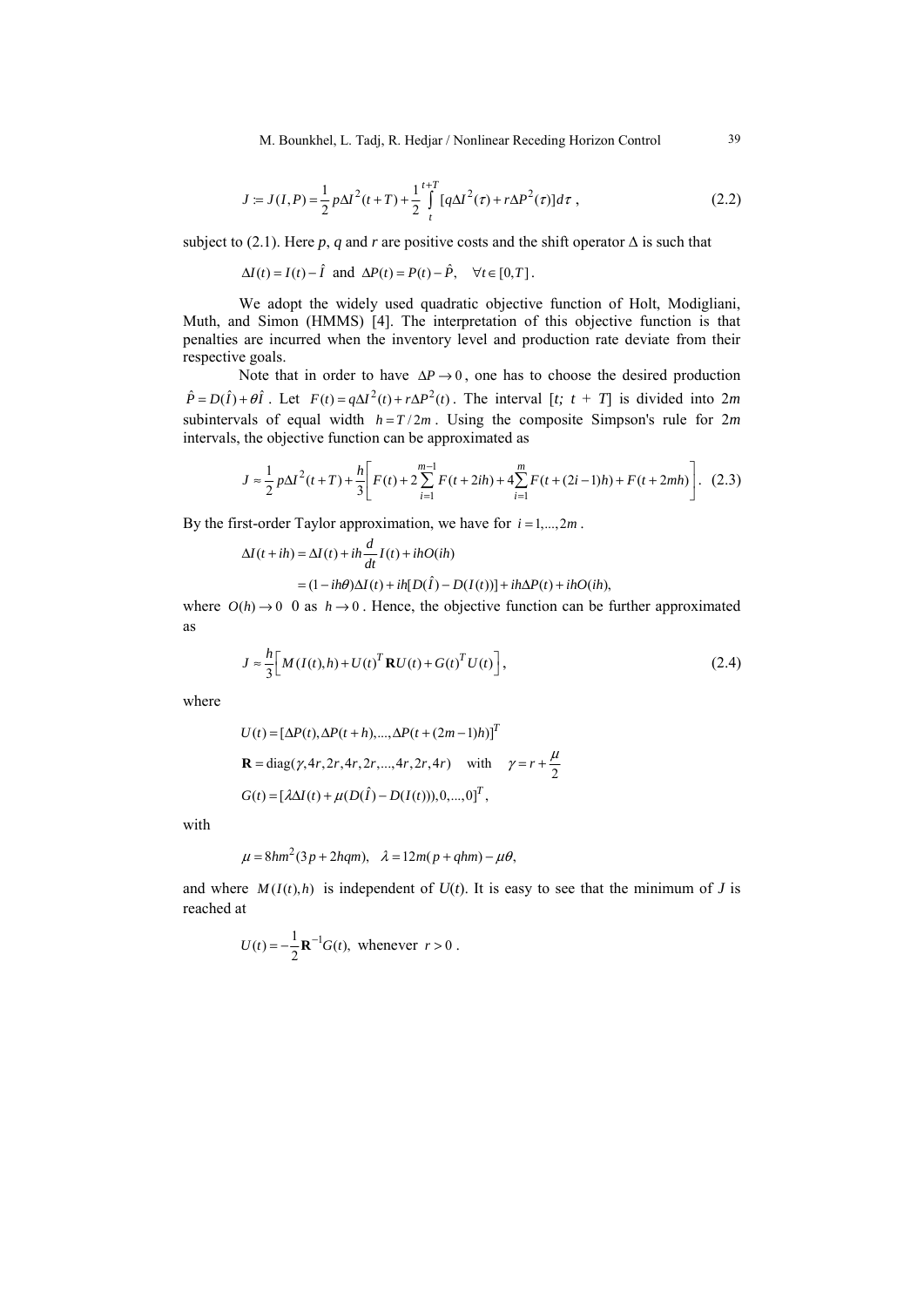In receding horizon, we obtain  $\Delta P(t)$  as

$$
\Delta P(t) = [1, 0, ..., 0]U(t) = -\frac{\lambda \Delta I(t) + \mu(D(\hat{I}) - D(I(t)))}{2\gamma}.
$$

If  $r = 0$ , then relation (2.4) becomes

$$
J \approx \frac{h}{3} \bigg\{ M(I(t), h) + \frac{\mu}{2} \Delta P^2(t) + [\lambda \Delta I(t) + \mu (D(\hat{I}) - D(I(t)))] \Delta P(t) \bigg\},\tag{2.5}
$$

and so the minimum of *J* is reached at

$$
\Delta P(t) = -\left[\frac{12m(p + hqm)}{\mu} - \theta\right] \Delta I(t) + D(I(t)) - D(\hat{I}).
$$

Thus, state equation (2.1) yields

$$
\frac{d}{dt}\Delta I(t) = -\frac{12m(p + hqm)}{\mu}\Delta I(t) \text{ and so } \Delta I(t) = \Delta I(0)e^{-\frac{12m(p + hqm)}{\mu}t}.
$$

For illustration purposes, we use in the following example the demand rate that is widely used in the literature (see for instance [2, 10]),  $D(I(t)) = \alpha I(t)^{\beta}$ ,  $\forall t \in [0, H]$ , with  $\alpha > 0$  and  $0 < \beta < 1$ .

**Example 2.1.** Let  $\beta = 0.1$ ,  $\alpha = 3$ ,  $\theta = 0.01$ ,  $r = 10$ ,  $p = 5$ ,  $q = 1$ ,  $m = 5$ ,  $T = 1$ ,  $I_0 = 5$ , and  $\hat{I} = 10$ . Then,  $h = 0.01$  and  $\hat{P} = \alpha \hat{I}^{\beta} + \theta \hat{I} = 19.0287$ . Figure 1 shows the variations of the optimal inventory level  $I^*$ , the optimal production rate  $P^*$ , and the corresponding optimal cost  $J^*$ . As expected  $I^*$  converges to  $\hat{I}$ ,  $P^*$  converges to  $\hat{P}$ , and  $J^*$  converges to 0.



**Figure 1:** Variations of  $I^*$ ,  $P^*$ , and  $J^*$  as functions of time *t*.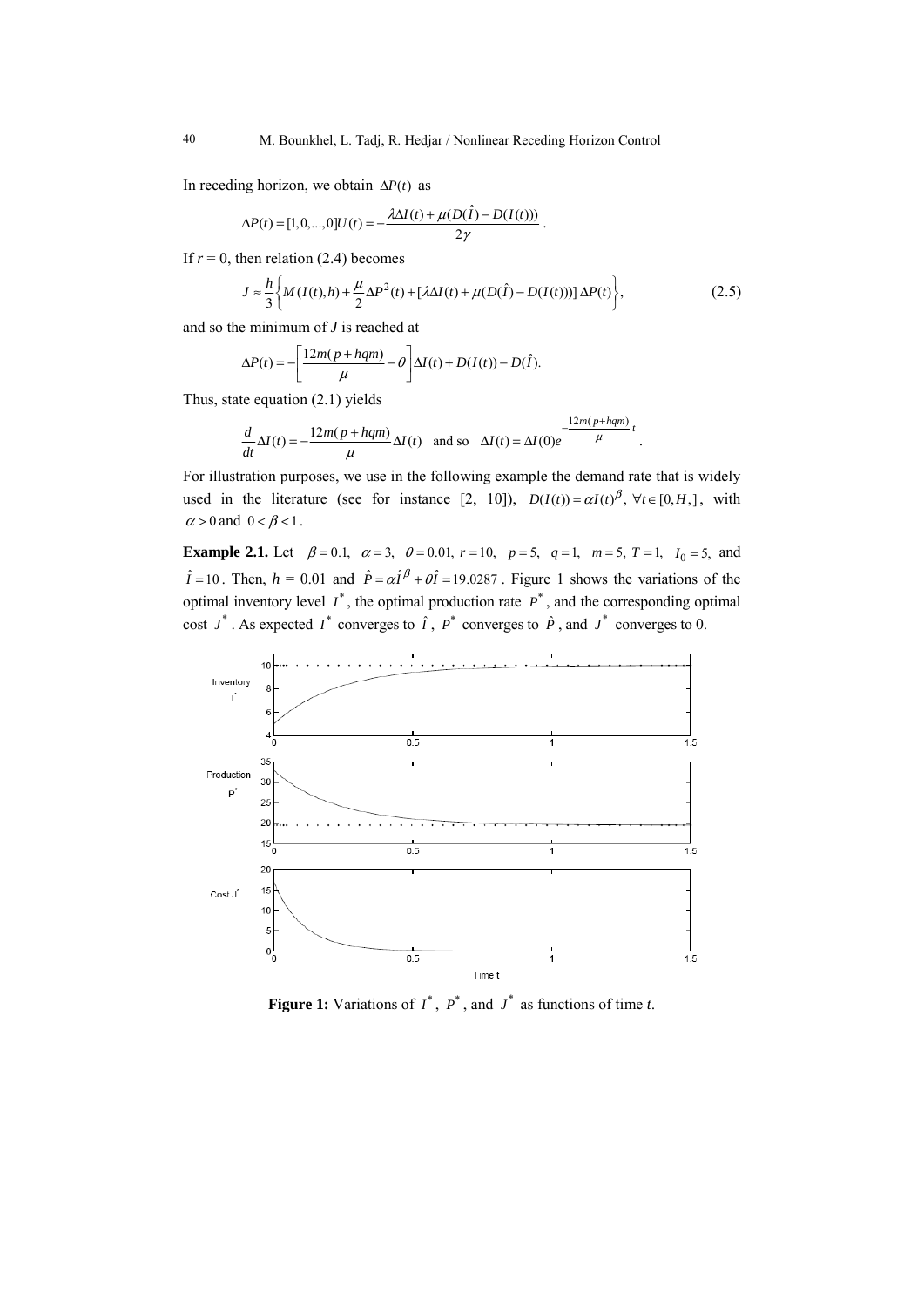To assess the effect of the cost parameters  $(p; r; q)$  on the solutions, a sensitivity analysis has been conducted. We were mainly interested in the optimal initial production rate  $P_0 = P^*(0)$  and the rise time (RT), which is the time required for the stock to achieve the target. We noticed that as  $q$  increases the rise time decreases and  $P_0$  increases. Also, as  $r$  increases the rise time increases and  $P_0$  decreases. We observed that the cost  $p$  has not effect RT and  $P_0$ . We could have performed many other sensitivity analysis in a similar way, but we refrained from doing so for brevity.

#### **2.2. PERIODIC-REVIEW MODEL**

In the periodic-review model the inventory is reviewed every *h* units of time. Without loss of generality we may assume that  $N_H = H/h$  is integer. In this case, the dynamics of the inventory level are given by the following difference equation:

$$
\frac{I(k+1)-I(k)}{h} = P(k) - D(I(k)) - \theta I(k), \quad \forall k \in \{0, ..., N_H\}.
$$
 (2.6)

Introduce the shifted variables  $\Delta I(k)$ ,  $\Delta u(k)$ , and  $\Delta D(I(k))$  as

$$
\Delta I(k) = I(k) - \hat{I}(k), \ \Delta P(k) = P(k) - \hat{P}(k) \quad \text{and} \quad \Delta D(z) = D(z + \hat{I}) - D(\hat{I}).
$$

Note that the inventory goal level  $\hat{I}(k)$  must satisfy the equation

$$
\hat{I}(k+1) = \hat{I}(k) + h[\hat{P}(k) - D(\hat{I}(k)) - \theta \hat{I}(k)], \quad \forall k \in \{0, ..., N_H - 1\},
$$
\n(2.7)

and therefore equations (2.6) and (2.7) lead to

$$
\Delta I(k+1) = (1 - \theta h)\Delta I(k) - h\Delta D(k) + h\Delta P(k). \tag{2.8}
$$

The above discrete equation represents the model of the periodic-review production inventory systems with items deterioration.

Now we are in a position to formulate the finite horizon optimal control problem. Given an instant *k*, a prediction horizon of length *N*, the current state of the inventory  $I(k)$ , and the target inventory  $\hat{I}(k)$ , we want to find the vector *P* of *N* production rates:

$$
\mathbf{P} = (\Delta P(k), \Delta P(k+1), ..., \Delta P(k+N-1))^T, \tag{2.9}
$$

that minimizes the performance index:

$$
\mathbf{V}(\Delta I(k), \mathbf{P}) = p\Delta I(k+N)^2 + \sum_{i=k}^{k+N-1} [q\Delta I(i)^2 + r\Delta P(i)^2],
$$
\n(2.10)

subject to the equation (2.8) and the equality constraints:

$$
\Delta P(k+i) = 0 \quad \text{if} \quad i \ge N \tag{2.11}
$$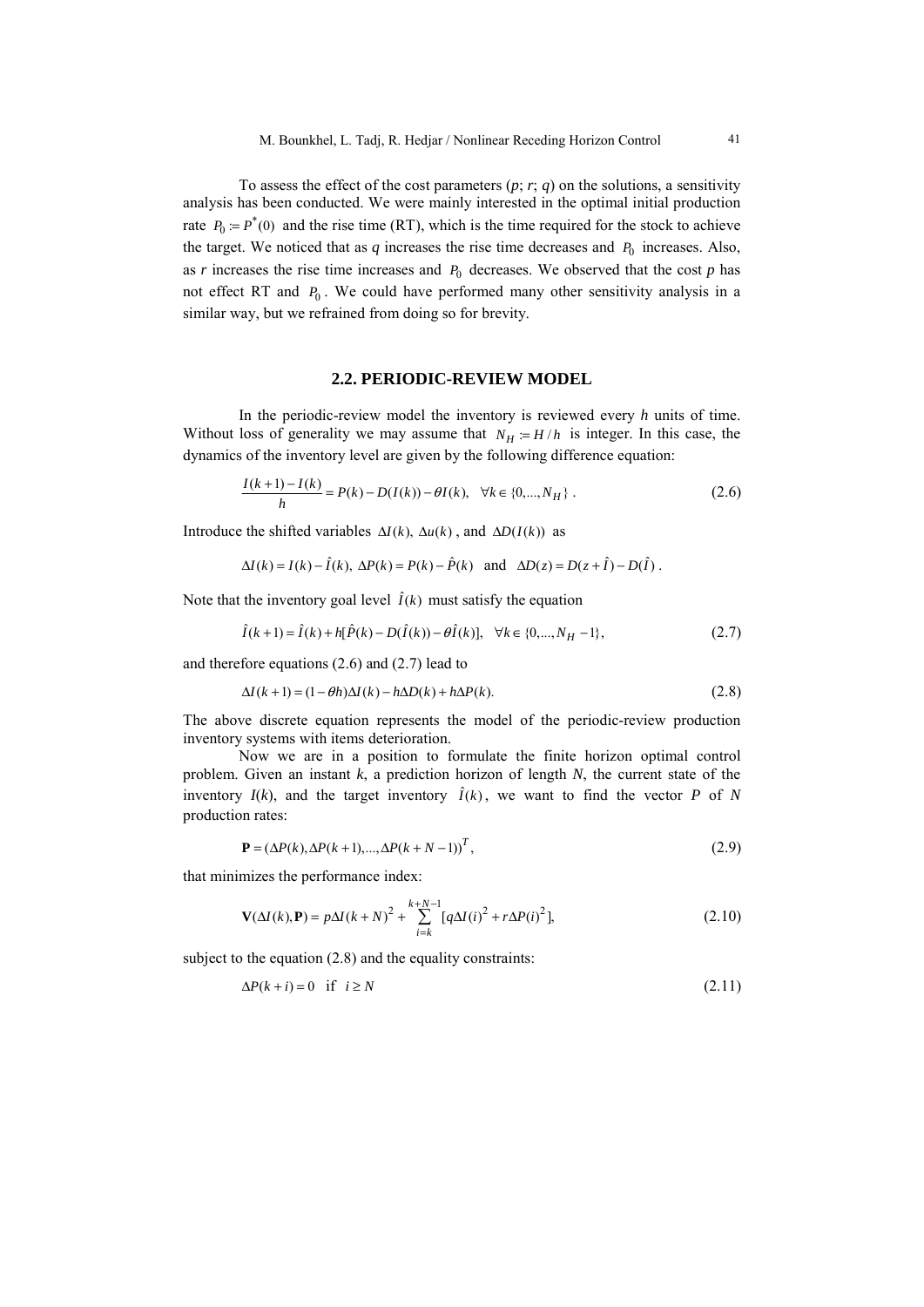where  $p\Delta I(k+N)^2$  is the terminal cost function. To minimize the predicted cost function (2.10), define

$$
\alpha_{\Delta P(k+i)}(z) := \begin{cases} (1 - \theta h)(z + h\Delta P(k+i)) - h\Delta D(z + h\Delta P(k+i)), & 1 \le i \le N, \\ (1 - \theta h)z - h\Delta D(z), & i = 0 \end{cases}
$$

then state equation (2.8) leads to the *i*-*step ahead predictor*

$$
\Delta I(k+1) = \alpha_{\Delta P(k+i-1)} \circ \cdots \circ \alpha_{\Delta P(k)}(\Delta I(k)) + h\Delta P(k+i), \quad 1 \le i \le N,
$$
\n(2.12)

which can be written in the following form

$$
\mathbf{X} = \mathbf{G}(\mathbf{P}, \Delta I(k)),\tag{2.13}
$$

where **X** is an *N* component column vector and **G** is a map from  $\mathbb{R}^N \times \mathbb{R}$  to  $\mathbb{R}^N$ , given by

$$
\mathbf{X} = \begin{pmatrix} \Delta I(k+1) \\ \Delta I(k+2) \\ \vdots \\ \Delta I(k+N_h) \end{pmatrix}, \qquad \mathbf{G} = \begin{pmatrix} G_1(\mathbf{P}, \Delta I(k)) \\ G_2(\mathbf{P}, \Delta I(k)) \\ \vdots \\ G_N(\mathbf{P}, \Delta I(k)) \end{pmatrix},
$$

with

$$
G_i(\mathbf{P}, \Delta I(k)) = \alpha_{\Delta P(k+i-1)} \circ \cdots \circ \alpha_{\Delta P(k)}(\Delta I(k)) + h\Delta P(k+i), \quad 1 \le i \le N.
$$

Thus, the performance index (2.10) can be expressed as:

$$
\mathbf{V}(\Delta I(k), \mathbf{P}) = q\Delta I(k)^2 + \mathbf{X}^T \mathbf{Q} \mathbf{X} + \mathbf{P}^T \mathbf{R} \mathbf{P},
$$
\n(2.14)

where  $\mathbf{Q} = diag(q, q, ..., q, p)$ ,  $\mathbf{R} = diag(r, r, ..., r)$ , and  $\dim(\mathbf{Q}) = \dim(\mathbf{R}) = N \times N$ .

The performance index (2.14) with the predicted model (2.13) becomes:

$$
\mathbf{V}(\Delta I(k), \mathbf{P}) = q\Delta I(k)^{2} + [\mathbf{G}(\mathbf{P}, \Delta I(k))]^{T} \mathbf{Q}[\mathbf{G}(\mathbf{P}, \Delta I(k))] + \mathbf{P}^{T} \mathbf{R} \mathbf{P}.
$$
 (2.15)

The necessary condition for  $P^*$  to be an optimal predicted control that minimizes the cost function (2.15) is  $\nabla_P \mathbf{V}(\Delta I(k), \mathbf{P}^*) = 0$ , which is equivalent to

$$
q\sum_{i=1}^{N-1}G_i(\mathbf{P}^*,\Delta I(k))\frac{\partial G_i(\mathbf{P}^*,\Delta I(k))}{\partial \Delta P(k+j)} + pG_n(\mathbf{P}^*,\Delta I(k))\frac{\partial G_N(\mathbf{P}^*,\Delta I(k))}{\partial \Delta P(k+j)} + r\Delta P(k+j) = 0, \qquad j = 1,...,N.
$$
\n(2.15)

It is not hard to show that the necessary optimality condition (2.16) is also sufficient if the functions  $G_i$  are convex.

Due to the nonlinearity of the functions  $G_i$ , the resolution of Equations (2.16) gets harder and harder for large values of *N*.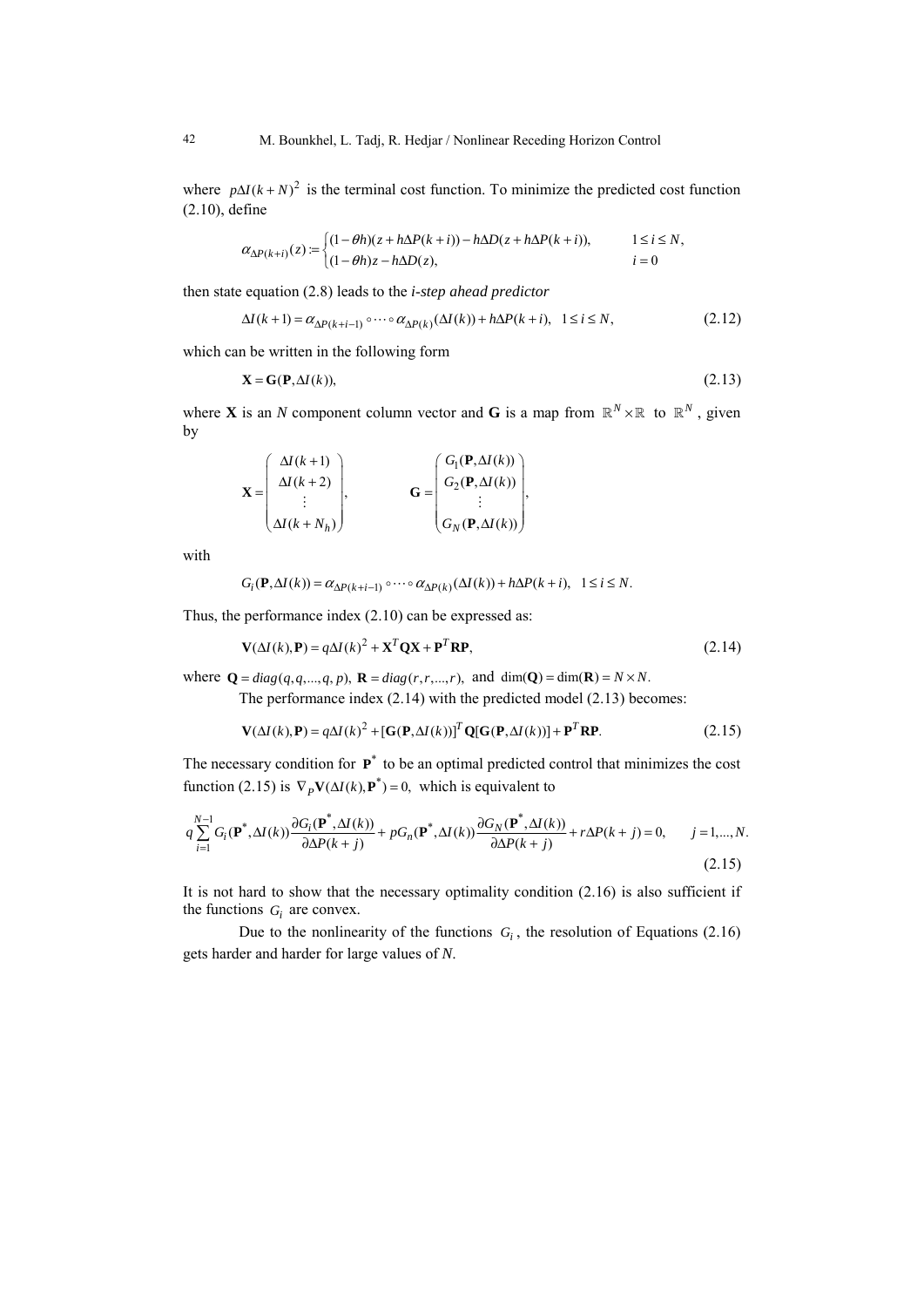**Example 2.2:** Assume  $N = 3$  and put for simplicity  $x_i = \Delta P(k + i - 1), i = 1,2,3$ . In this case,  $G_i := G_i(\mathbf{P}, \Delta I(k))$  are given by

$$
G_1 = (1 - \theta h)\Delta I(k) - h\Delta D(\Delta I(k)) + hx_1
$$
  
\n
$$
G_2 = (1 - \theta h)G_1 - h\Delta D(G_1) + hx_2
$$
  
\n
$$
G_3 = (1 - \theta h)G_2 - h\Delta D(G_2) + hx_3.
$$

Obviously,  $G_1$  is convex in **P**. We check the convexity of  $G_2$  and  $G_3$  in **P**. The Hessian matrices of  $G_2$  and  $G_3$  are given by

$$
\nabla^2 G_2 = \begin{pmatrix} -h^3 \Delta D''(G_1) & 0\\ 0 & 0 \end{pmatrix}
$$

and

$$
\nabla^2 G_3 = h^3 \begin{pmatrix} \Delta D''(G_1)[h\Delta D'(G_2) - \overline{h}] - h^{-1}[\overline{h} - h\Delta D'(G_1)]^2 \Delta D''(G_2) & (h\Delta D'(G_1) - \overline{h})\Delta D''(G_2) & 0\\ (h\Delta D'(G_1) - \overline{h})\Delta D''(G_2) & -\Delta D''(G_2) & 0\\ 0 & 0 & 0 \end{pmatrix}
$$

where  $\bar{h} = 1 - \theta h$ . Assuming *D* concave yields  $\Delta D''(G_1) \le 0$  and then  $\nabla^2 G_2$  is positive semi-definite which ensures the convexity of  $G_2$  in **P**. In order to obtain the convexity of *G*<sup>3</sup> it suffices to make the following additional assumption on *D* and *h*:

$$
h < \frac{1}{\theta + D'(I_0)}.\tag{2.17}
$$

Simple computations show that the Hessian matrix  $\nabla^2 G_3$  is semi-definite positive and therefore the function  $G_3$  is convex in **P** provided (2.17) is satisfied. Thus (2.16) yields the following necessary and sufficient optimality condition:

$$
qhG_1 + qG_2h(\overline{h} - h\Delta D'(G_1)) + pG_3h(\overline{h}) - h\Delta D'(G_1))(\overline{h} - h\Delta D'(G_2)) + rx_1 = 0
$$
  

$$
qhG_2 + pG_3h(\overline{h} - h\Delta D'(G_2)) + rx_2 = 0
$$
  

$$
phG_3 + rx_3 = 0
$$

which can be solved numerically. To illustrate the results obtained, we perform a simulation with the same nonlinear form of the demand rate  $D(I) = \alpha I^{\beta}$ . We also set  $\beta = 0.81, \alpha = 3, \theta = 0.01, r = 10, p = 5, q = 1, h = 0.4, I_0 = 5, \text{ and } \hat{I} = 10$ . Then,  $\hat{P} = \alpha \hat{I}^{\beta} + \theta \hat{I} = 0.1$  $=19.0287$ . Figure 2 shows the variations of the optimal inventory level  $I^*$ , the optimal production rate  $P^*$ , and the corresponding optimal cost  $J^*$ . As expected  $I^*$  converges to  $\hat{I}$ ,  $P^*$  converges to  $\hat{P}$ , and  $J^*$  converges to 0. As in the continuous-review case, a sensitivity analysis has been done to evaluate the effect of the cost parameters  $(p; r; q)$  on the optimal initial production rate  $P_0$  and the rise time (RT). We noticed the same effect as in the continuous-review case.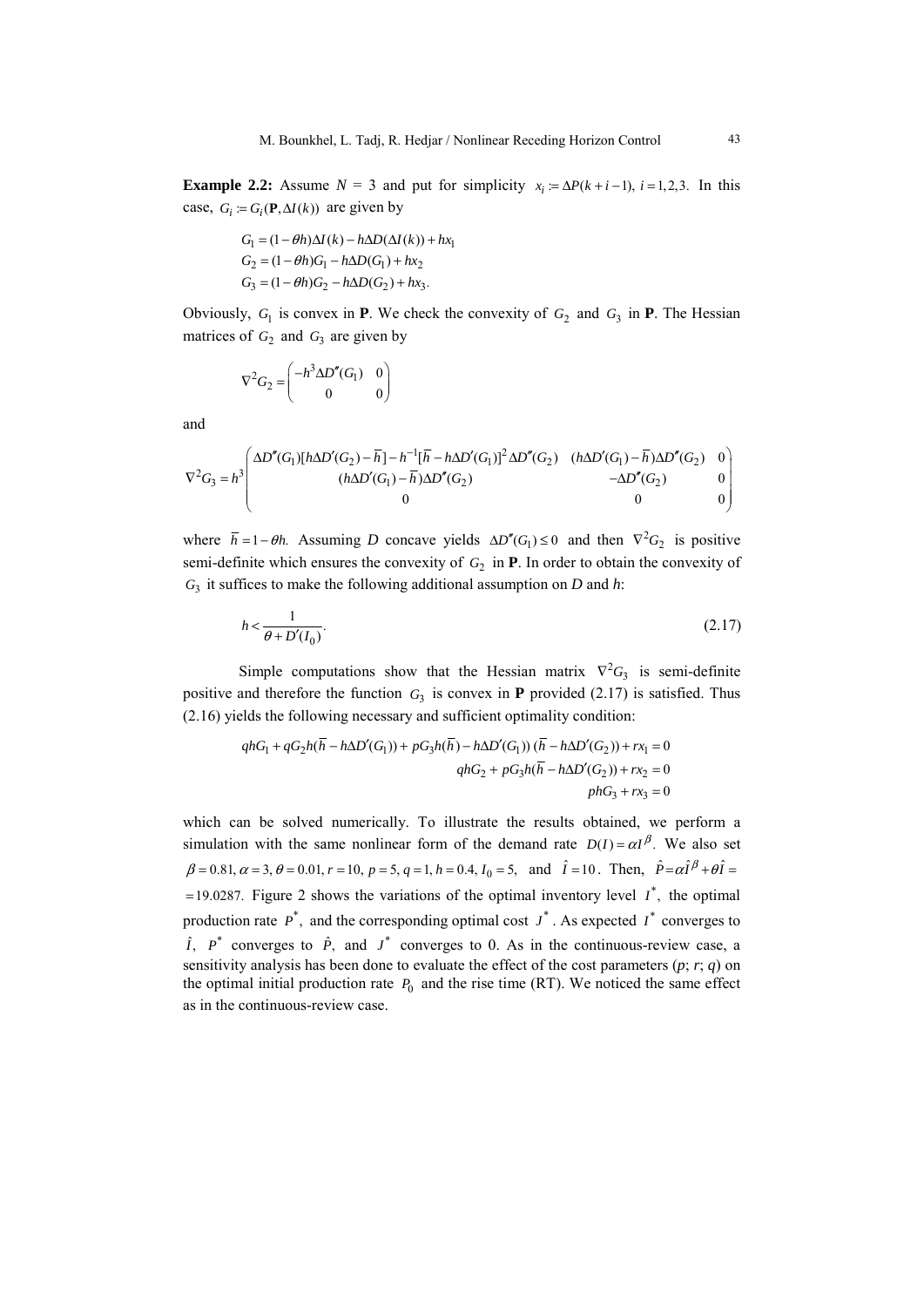

**Figure 2:** Variations of  $I^*$ ,  $P^*$ , and  $J^*$  as functions of time *t*.

## **3. CONCLUSION**

We presented in this paper the predictive control of both continuous-review and periodic-review production inventory systems with deteriorating items. The model in the continuous case consists of a predictive cost function and a differential equation while in the discrete case, it consists of a predictive cost function and a recurrent difference equation. These two models are reformulated as unconstrained minimization problems in terms of the control variable. The optimal production rates are the solutions of the obtained unconstrained minimization problems. Numerical simulations show the effectiveness of the proposed approach. The multi-variable and stochastic cases are being investigated by the authors.

**Acknowledgement:** The authors would like to thank the referees for their careful reading of the paper and for their suggestions.